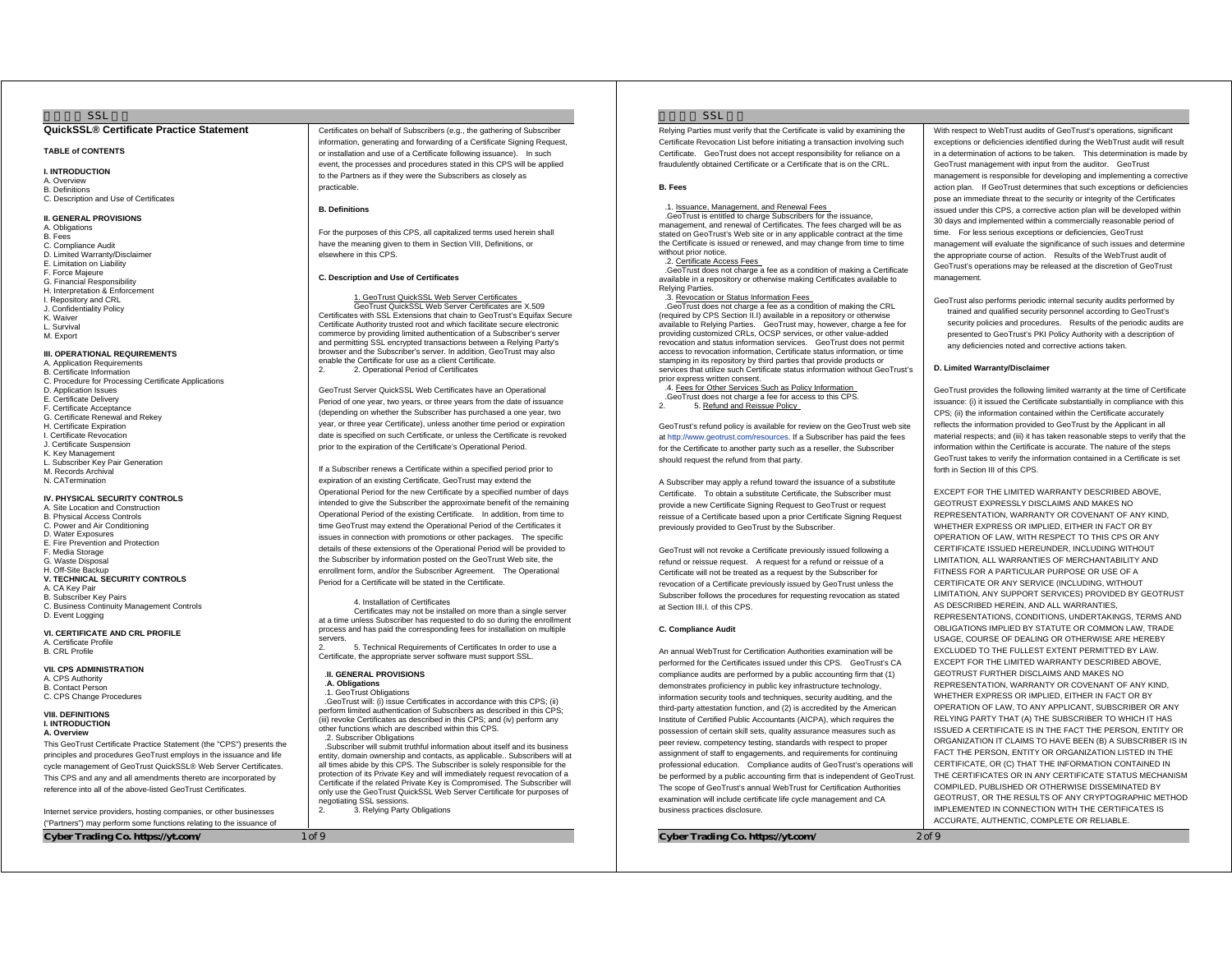### $SSL$

IT IS AGREED AND ACKNOWLEDGED THAT APPLICANTS ARE LIABLE FOR ANY MISREPRESENTATIONS MADE TO GEOTRUST AND RELIED UPON BY A RELYING PARTY. GEOTRUST DOES NOT WARRANT OR GUARANTEE UNDER ANY CIRCUMSTANCES THE "NON-REPUDIATION" BY A SUBSCRIBER AND/OR RELYING PARTY OF ANY TRANSACTION ENTERED INTO BY THE SUBSCRIBER AND/OR RELYING PARTY INVOLVING THE USE OF OR RELIANCE UPON A CERTIFICATE.

IT IS UNDERSTOOD AND AGREED UPON BY SUBSCRIBERS AND RELYING PARTIES THAT IN USING AND/OR RELYING UPON A CERTIFICATE THEY ARE SOLELY RESPONSIBLE FOR THEIR RELIANCE UPON THAT CERTIFICATE AND THAT SUCH PARTIES MUST CONSIDER THE FACTS, CIRCUMSTANCES AND CONTEXT SURROUNDING THE TRANSACTION IN WHICH THE CERTIFICATE IS USED IN DETERMINING SUCH RELIANCE.

THE SUBSCRIBERS AND RELYING PARTIES AGREE AND ACKNOWLEDGE THAT CERTIFICATES HAVE A LIMITED OPERATIONAL PERIOD AND MAY BE REVOKED AT ANY TIME. SUBSCRIBERS AND RELYING PARTIES ARE UNDER AN OBLIGATION TO VERIFY WHETHER A CERTIFICATE IS EXPIRED OR HAS BEEN REVOKED. GEOTRUST HEREBY DISCLAIMS ANY AND ALL LIABILITY TO SUBSCRIBERS AND RELYING PARTIES WHO DO NOT FOLLOW SUCH PROCEDURES. MORE INFORMATION ABOUT THE SITUATIONS IN WHICH A CERTIFICATE MAY BE REVOKED CAN BE FOUND IN SECTION III(I) OF THIS CPS. GeoTrust provides no warranties with respect to another party's software, hardware or telecommunications or networking equipment utilized in connection with the use, issuance, revocation or management of Certificates or providing other services (including, without limitation, any support services) with respect to this CPS. Applicants, Subscribers and Relying Parties agree and acknowledge that GeoTrust is not responsible or liable for any misrepresentations or incomplete representations of Certificates or any information contained therein caused by another party's application software or graphical user interfaces. The cryptographic key-generation technology used by Applicants, Subscribers and Relying Parties in conjunction with the Certificates may or may not be subject to the intellectual property rights of third-parties. It is the responsibility of Applicants, Subscribers and Relying Parties to ensure that they are using technology which is properly licensed or to otherwise obtain the right to use such technology

### **E. Limitation on Liability**

EXCEPT TO THE EXTENT CAUSED BY GEOTRUST'S WILLFUL MISCONDUCT, IN NO EVENT SHALL THE CUMULATIVE LIABILITY OF GEOTRUST TO APPLICANTS, SUBSCRIBER AND/OR ANY RELYING PARTY FOR ALL CLAIMS RELATED TO THE INSTALLATION OF, USE OF OR RELIANCE UPON A CERTIFICATE OR FOR THE SERVICES PROVIDED HERELINDER INCLUDING WITHOUT LIMITATION ANY CAUSE OF ACTION SOUNDING IN CONTRACT, TORT (INCLUDING NEGLIGENCE), STRICT LIABILITY, FOR BREACH OF A STATUTORY DUTY OR IN ANY OTHER WAY EXCEED TEN THOUSAND U.S. DOLLARS (\$10,000.00).

GEOTRUST SHALL NOT BE LIABLE IN CONTRACT, TORT (INCLUDING NEGLIGENCE), STRICT LIABILITY, FOR BREACH OF A STATUTORY DUTY OR IN ANY OTHER WAY (EVEN IF GEOTRUST HAS BEEN ADVISED OF THE POSSIBILITY OF SUCH DAMAGES) FOR:

**ng Co. https://yt.com/** 3 of 9

.(I) ANY ECONOMIC LOSS (INCLUDING, WITHOUT LIMITATION, LOSS OF REVENUES, PROFITS, CONTRACTS, BUSINESS OR ANTICIPATED SAVINGS); .(II) TO THE EXTENT ALLOWED BY APPLICABLE LAW, ANY LOSS OR DAMAGE RESULTING FROM DEATH OR INJURY OF

SUBSCRIBER AND/OR ANY RELYING PARTY OR ANYONE ELSE; (III) ANY LOSS OF GOODWILL OR REPUTATION; OR

> (IV) ANY OTHER INDIRECT, CONSEQUENTIAL, INCIDENTAL, MULTIPLE, SPECIAL, PUNITIVE, EXEMPLARY DAMAGES

IN ANY CASE WHETHER OR NOT SUCH LOSSES OR DAMAGES WERE WITHIN THE CONTEMPLATION OF THE PARTIES AT THE TIME OF THE APPLICATION FOR, INSTALLATION OF, USE OF OR RELIANCE ON THE CERTIFICATE, OR AROSE OUT OF ANY OTHER MATTER OR SERVICES (INCLUDING, WITHOUT LIMITATION, ANY SUPPORT SERVICES) UNDER THIS CPS OR WITH REGARD TO THE USE OF OR RELIANCE ON THE CERTIFICATE.

BECAUSE SOME JURISDICTIONS DO NOT ALLOW THE EXCLUSION OR LIMITATION OF INCIDENTAL OR CONSEQUENTIAL DAMAGES, THE ABOVE EXCLUSIONS OF INCIDENTAL AND CONSEQUENTIAL DAMAGES MAY NOT APPLY TO AN APPLICANT, SUBSCRIBER AND/OR A RELYING PARTY BUT SHALL BE GIVEN EFFECT TO THE FULL EXTENT PERMITTED BY LAW.

THE FOREGOING LIMITATIONS OF LIABILITY SHALL APPLY ON A CERTIFICATE-BY-CERTIFICATE BASIS, REGARDLESS OF THE NUMBER OF TRANSACTIONS OR CLAIMS RELATED TO EACH CERTIFICATE, AND SHALL BE APPORTIONED FIRST TO THE EARLIER CLAIMS TO ACHIEVE FINAL RESOLUTION.

In no event will GeoTrust be liable for any damages to Applicants, Subscribers, Relying Parties or any other party arising out of or related to the use or misuse of, or reliance on any Certificate issued under this CPS that: (i) has expired or been revoked; (ii) has been used for any purpose other than as set forth in the CPS (See Section I(c) for more detail); (iii) has been tampered with;

(iv) with respect to which the Key Pair underlying such Certificate or the cryptography algorithm used to generate such Certificate's Key Pair, has been Compromised by the action of any party other than GeoTrust (including without limitation the Subscriber or Relying Party); or (v) is the subject of misrepresentations or other misleading acts or omissions of any other party, including but not limited to Applicants, Subscribers and Relying Parties.

In no event shall GeoTrust be liable to the Applicant, Subscriber, Relying Party or other party for damages arising out of any claim that a Certificate infringes any patent, trademark, copyright, trade secret or other intellectual property right of any party.

### **F. Force Majeure**

GeoTrust shall not be liable for any default or delay in the performance of its obligations hereunder to the extent and while such default or delay is caused, directly or indirectly, by fire, flood, earthquake, elements of nature or acts of God, acts of war, terrorism, riots, civil disorders, rebellions or revolutions in the United States, strikes, lockouts, or labor difficulties or any other similar cause beyond the

 $S<sub>S</sub>$ 

reasonable control of GeoTrust.

#### **G. Financial Responsibility**

#### 1. Fiduciary Relationships

 GeoTrust is not an agent, fiduciary, trustee, or other representative of the Applicant or Subscriber and the relationship between GeoTrust and the Applicant and the Subscriber is not that of an agent and a principal. GeoTrust makes no representation to the contrary, either explicitly, implicitly, by appearance or otherwise. Neither the Applicant nor the Subscriber has any authority to bind GeoTrust by contract or otherwise, to any obligation. 2. 2. Indemnification by Applicant and Subscriber

Unless otherwise set forth in this CPS and/or Subscriber Agreement, Applicant and Subscriber, as applicable, hereby agrees to indemnify and hold GeoTrust (including, but not limited to, its officers, directors, employees, agents, successors and assigns) harmless from any claims, actions, or demands that are caused by the use or publication of a Certificate and that arises from

.(a) any false or misleading statement of fact by the Applicant (or any person acting on the behalf of the Applicant) (b) any failure by the Applicant or the Subscriber to disclose a material fact, if such omission was made negligibly or with the intent to deceive; (c) any failure on the part of the Subscriber to protect its Private Key and Certificate or to take the precautions necessary to prevent the Compromise, disclosure, loss, modification or unauthorized use of the Private Key or Certificate; or (d) any failure on the part of the Subscriber to promptly notify GeoTrust, as the case may be, of the Compromise, disclosure, loss, modification or unauthorized use of the Private Key or Certificate once the Subscriber has constructive or actual notice of such event.

### .**H. Interpretation & Enforcement**

1. Governing Law

The enforceability, construction, interpretation, and validity of this CPS and any Certificates issued by GeoTrust shall be governed by the substantive laws of the Commonwealth of Massachusetts, United States of America, excluding (i) the conflicts of law provisions thereof and (ii) the United Nations Convention on Contracts for the International Sale of Goods.

#### .2. Dispute Resolution Procedures

.Any dispute, controversy or claim arising under, in connection with or relating to this CPS or any Certificate issued by GeoTrust shall be subject to and settled finally by binding arbitration in accordance with the Arbitration Rules of the American Arbitration Association (AAA). All arbitration proceedings shall be held in Boston, Massachusetts. There shall be one arbitrator appointed by the AAA who shall exhibit a reasonable familiarity with the issues involved or presented in such dispute, controversy or claim. The award of the arbitrator shall be binding and final upon all parties, and judgment on the award may be entered by any court having proper jurisdiction thereof. This CPS and the rights and obligations of the parties hereunder and under any Certificate issued by GeoTrust shall remain in full force and effect pending the outcome and award in any arbitration proceeding hereunder. In any arbitration arising hereunder, each party to the preceding shall be responsible for its own costs incurred in connection with the arbitration proceedings, unless the arbitrator determines that the prevailing party is entitled to an award of all or a portion of such costs, including reasonable attorneys fees actually incurred.

#### .3. Conflict of Provisions

.This CPS represents the entire agreement between any Subscriber (including the Subscriber Agreement, if any) or Relying Party and GeoTrust and supersedes any and all prior understandings and representations pertaining to its subject matter. In the event, however, of a conflict between this CPS and any other express agreement a Subscriber has with GeoTrust with respect to a Certificate, including but not limited to a Subscriber Agreement, such other agreement shall take precedence.

2. 4. Severability

If any provision of this CPS shall be held to be invalid, illegal, or

# **Cyber Trading Co. https://yt.com/**  $4$  of 9

unenforceable, the validity, legality, or enforceability of the remainder of this CPS shall not in any way be affected or impaired hereby.

#### **I. Repository and CRL**

With regard to GeoTrust QuickSSL Web Server Certificates (including those provided through the Enterprise SSL service), GeoTrust shall operate a CRL that will be available to both Subscribers and Relying Parties. GeoTrust shall post the CRL online at least weekly in a DER format except as otherwise provided in GeoTrust's Business Continuity Plan. Each CRL is signed by the issuing GeoTrust CA. The procedures for revocation are as stated elsewhere in this CPS.

GeoTrust retains copies of all Certificates for the life of the CA, but does not archive or retain expired or superceded CRLs. GeoTrust does not provide other online status mechanisms (e.g., OCSP) for checking certificate status requests.

### **J. Confidentiality Policy**

1. Individual Subscriber Information

Except as provided herein, certain information regarding Subscribers that is submitted on enrollment forms for Certificates will be kept confidential by GeoTrust (such as contact information for individuals and credit card information) and GeoTrust shall not release such information without the prior consent of the Subscriber. Notwithstanding the foregoing, GeoTrust may make such information available (a) to courts, law enforcement agencies or other third parties (including release in response to civil discovery) upon receipt of a court order or subpoena or upon the advice of GeoTrust's legal counsel, (b) to law enforcement officials and others for the purpose of investigating suspected fraud, misrepresentation, unauthorized access, or potential illegal activity by the Subscriber in the opinion of GeoTrust and (c) to third parties as may be necessary for GeoTrust to perform its responsibilities under this Agreement. The foregoing confidentiality obligation shall not apply, however, to information appearing on Certificates, information relating to Certificate revocation, or to information regarding Subscribers that is already in the possession of or separately acquired by GeoTrust.

# 2. Aggregate Subscriber Information

Notwithstanding the previous Section, GeoTrust may disclose Subscriber information on an aggregate basis, and the Subscriber hereby grants to GeoTrust a license to do so, including the right to modify the aggregated Subscriber information and to permit third parties to perform such functions on its behalf. GeoTrust shall not disclose to any third party any personally identifiable information about any Subscriber that GeoTrust obtains in its performance of services hereunder.

### **K. Waiver**

A failure or delay in exercising any right or remedy hereunder shall not operate as a waiver of that right or remedy, nor shall any single or partial exercise of any right or remedy preclude any other or further exercise thereof or the exercise of any other right or remedy.

#### **L. Survival**

The following sections shall survive, along with all definitions required thereby: Sections I, II, and .VIII.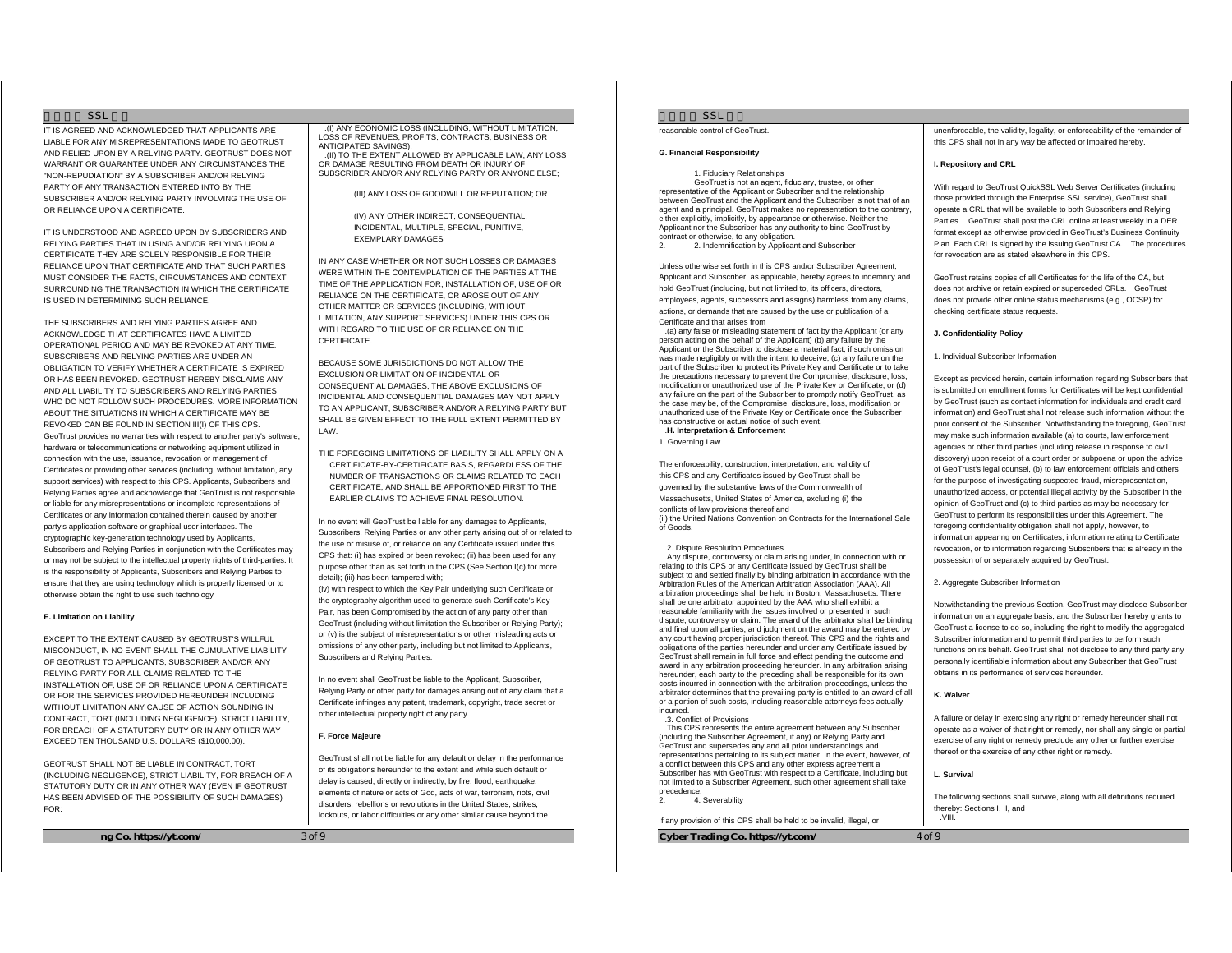# $SSI$

#### .**M. Export**

Subscribers and Relying Parties acknowledge and agree to use Certificates in compliance with all applicable laws and regulations, including without limitation U.S. export laws and regulations. GeoTrust may refuse to issue or may revoke Certificates if in the reasonable opinion of GeoTrust such issuance or the continued use of such Certificates would violate applicable laws and regulations.

#### .**III. OPERATIONAL REQUIREMENTS**  .**A. Application Requirements**

An Applicant for a GeoTrust QuickSSL Web Server Certificate shall complete a GeoTrust QuickSSL Web Server Certificate enrollment form in a form prescribed by GeoTrust. All enrollment forms are subject to review, approval and acceptance by GeoTrust. All Applicants are required to include a Domain Name within the QuickSSL Certificate enrollment form. GeoTrust does not verify the authority of the Subscriber to request a Certificate. GeoTrust performs the authentication steps listed below (and checks generally for errors and omissions relevant to the authentication steps taken), but does not otherwise verify the accuracy of the information contained in the Subscriber's Certificate request or otherwise check for errors and omissions.

## **B. Certificate Information**

- 1. 1. Organizational Name
- 2. Organizational Unit Name

GeoTrust will insert the domain name in the Organization field for all QuickSSL Web Server Certificates.

GeoTrust will insert "Domain Control Validated" or similar language into one of the Organizational Unit name fields in all Certificates. If available, GeoTrust will insert a Business Registration Number in one of the Organizational Unit name field of the Certificate.

### **C. Procedure for Processing Certificate Applications**

1. Enrollment Form

 Subscribers submit their Public Key to GeoTrust for certification electronically through the use of a PKCS#10 Certificate Signing Request (CSR) or other package digitally signed by the Subscriber's Private Key in a session secured by Secure Sockets Layer (SSL). At a minimum, the Subscriber must provide the following data in or with the CSR: Common Name, Organization, and Country. The following additional information is required on the enrollment form: the names, e-mail addresses, and telephone numbers for the Administrative, Technical, Support, and Billing points of contact. GeoTrust reserves the right to use subcontractors or other third parties to assist in the performance of its operational requirements or any other obligation under this CPS.

2. 2. Domain Name Control.

GeoTrust will verify that the Subscriber has control over such Domain Name at the time it submitted its enrollment form by accessing a third party database of Domain Names and their owners. GeoTrust will use current information when available but in no case will the information be older than 48 hours. To do this, GeoTrust will send an e-mail message to one of the following e-mail addresses requesting confirmation of the Certificate order and authorization to issue the Certificate in the Domain Name: (a) an e-mail address listed as the administrative or technical contact for the Domain Name in an official InterNIC domain name registry that includes the Domain Name, (b) a limited list of the most commonly used generic e-mail addresses for authorized persons at Domain Names (e.g., "*admin@domain.com*," or

"*hostmaster@domain.com*" for the Domain Name domain.com), or (c)

**ng Co. https://yt.com/** 5 of 9

using a manual process conducted by GeoTrust, to another e-mail address containing the Domain Name that is listed as the Common Name in the enrollment form. Upon receipt of a confirming e-mail message authorizing issuance of the Certificate, GeoTrust will issue the Certificate as described below.

Domain names do not have to be meaningful or unique, but must match a second level domain name as posted by the InterNIC. GeoTrust is not involved in the recognition, authentication, or role of trademarks involved in domain names. Name disputes (including trademark disputes) are not resolved by GeoTrust, but are to be resolved between the Subscriber and other disputing parties by the InterNIC at time of application according to applicable InterNIC rules and/or by courts of competent jurisdiction.

 3. Telephone Authentication GeoTrust may require the applicant to provide a phone number prior to submission of the enrollment form. GeoTrust, via an automated telephone system, will call the applicant at the phone number provided and require the applicant, via their telephone, to enter a code displayed on the applicant's computer screen. Only after successful telephone authentication will the enrollment form be submitted to GeoTrust.

2. 4. Business Identification Number

GeoTrust may post certain data from the enrollment form to a third party data repository to establish a unique Business Identification Number for the domain specified in the enrollment form. If available, the Business Identification Number URL will be inserted in an Organizational Unit Name field, and Relying Parties may view additional information about the domain by accessing the specified URL.

5. Manual Authentication

In the event that GeoTrust is unable to verify certain applicant information for processing Certificate applications as described above, GeoTrust may in its discretion issue the Certificate provided that GeoTrust has taken other reasonable steps to authenticate the applicant and the issuance of such Certificate is authorized by a GeoTrust Director level or above.

#### **D. Application Issues**

At certain times during the application process in which GeoTrust is not able to verify information in an enrollment form, a customer service representative may be assigned to the applicant to facilitate the completion of the application process. Otherwise, the applicant may be required to correct its associated information with third parties and re-submit its enrollment form for a Certificate.

#### **E. Certificate Delivery**

If GeoTrust finds that the applicant's enrollment form was sufficiently verified, then the applicant's Certificate will be signed by GeoTrust. Upon signing the applicant's Certificate, GeoTrust will attach such Certificate to an e-mail and send such e-mail to the appropriate contacts or make the Certificate available via the Application Programming Interface (API). The e-mail will typically be sent to the administrative contact, technical contact and billing contact designated by the Subscriber. Notification will not be sent to others than the subject of the Certificate and the subject's designated contacts. In certain circumstances the e-mail may include a GeoTrust customer service representative telephone number and e-mail address for any technical or customer service problems. GeoTrust, in its sole discretion, may

### $S<sub>S</sub>$

provide such technical or customer support to the applicants/Subscribers. GeoTrust does not distribute Certificates via Integrated Circuit Cards (ICC) to Subscribers.

### **F. Certificate Acceptance**

The applicant expressly indicates acceptance of a Certificate by using such Certificate.

### **G. Certificate Renewal and Rekey**

Prior to the expiration of an existing Subscriber's Certificate, it is necessary for the Subscriber to obtain a new Certificate to maintain continuity of Certificate usage. Subscribers have the option of generating a new Key Pair to replace the expiring Key Pair (technically defined as "rekey") or of creating a new Certificate Signing Request for an existing Key Pair (technically defined as "renewal"), depending on their preferences and the capabilities and restrictions of the Subscriber's web server and web server key generation tools. For purposes of this CPS, both a "rekey" and "renewal" as defined above will be treated as a renewal Certificate.

Renewal Certificates are subject to the same authentication steps outlined in this CPS as apply to initial issuance of a Certificate. Expiring Certificates are not revoked by GeoTrust upon issuance of the renewal Certificate.

The Subscriber must pay the fees and comply with the other terms and conditions for renewal as presented on GeoTrust's Web site. GeoTrust may provide discounted prices and extended Operational Periods (see I.C.3) for renewal Certificates.

### **H. Certificate Expiration**

GeoTrust will attempt to notify all Subscribers of the expiration date of their Certificate. Notifications will generally be by e-mail message to the administrative, technical, and/or billing contacts listed in the enrollment form submitted by Subscriber, and will likely occur periodically during the 90 day period prior to the expiration date and the 14 day period following the expiration date. If Subscriber's enrollment form was submitted by another party on Subscriber's behalf, GeoTrust likely will not send expiration notices to that party.

### **I. Certificate Revocation**

1. Circumstances For Revocation

Certificate revocation is the process by which GeoTrust prematurely ends the Operational Period of a Certificate by posting the serial number of the Certificate to a Certificate Revocation List.

A Subscriber shall inform GeoTrust and promptly request revocation of a Certificate:

. •whenever any of the information on the Certificate changes or becomes obsolete; or

whenever the Private Key, or the media holding the Private.<br>Key, associated with the Certificate is Compromised; or . •upon a change in the ownership of a Subscriber's web server.

Subscriber shall state the reason(s) for requesting revocation upon submitting the request.

GeoTrust shall revoke a Certificate:

**Cyber Trading Co. https://yt.com/** 6 of 9

. •upon request of a Subscriber as described above; . •in the event of Compromise of GeoTrust's Private Key used to sign a Certificate

. •upon the Subscriber's breach of either this CPS or Subscriber **Agreement** 

. •if GeoTrust determines that the Certificate was not properly is sued; or

. •in the event the Certificate is installed on more than a single server at a time without permission of GeoTrust.

If GeoTrust initiates revocation of a Certificate, GeoTrust shall notify the administrative and technical contact provided by Subscriber by e-mail message of the revocation and the reasons why. In the event that GeoTrust ceases operations, all Certificates issued by GeoTrust shall be revoked prior to the date that GeoTrust ceases operations, and GeoTrust shall notify the administrative and technical contact provided by Subscriber by e-mail message of the revocation and the reasons why.

A refund and/or reissue request by a Subscriber pursuant to Section II.B.5 will not be treated as a request for revocation of a Certificate under this subsection unless the Subscriber specifically requests revocation of the Certificate.

 2. Who Can Request Revocation The only persons permitted to request revocation of a Certificate issued by GeoTrust are the Subscriber (including designated representatives), the administrative contact or the technical contact. 2. 3. Procedure For Revocation Request

To request revocation, a Subscriber must contact GeoTrust, either by e-mail message, a national/regional postal service, facsimile, or overnight courier, and specifically request "revocation" (using that term) of a particular Certificate identified by the Subscriber. Upon receipt of a revocation request, GeoTrust will seek confirmation of the request by e-mail message to the person requesting revocation (as defined in SectionIII.I.2 above). The message will state that, upon confirmation of the revocation request, GeoTrust will revoke the Certificate and that posting the revocation to the appropriate CRL will constitute notice to the Subscriber that the Certificate has been revoked. GeoTrust will require a confirming e-mail message back from either the administrative or technical contact authorizing revocation (or by other means of confirmation acceptable to GeoTrust). Upon receipt of the confirming e-mail message, GeoTrust will revoke the Certificate and the revocation will be posted to the appropriate CRL. Notification will be sent to the subject of the Certificate and the subject's designated contacts. There is no grace period available to the Subscriber prior to revocation, and GeoTrust shall respond to the revocation request within the next business day and post the revocation to the next published CRL.

In the event of Compromise of GeoTrust's Private Key used to sign a Certificate, GeoTrust will send an e-mail message as soon as practicable to all Subscribers with Certificates issued off the Private Key stating that the Certificates will be revoked by the next business day and that posting the revocation to the appropriate CRL will constitute notice to the Subscriber that the Certificate has been revoked.

### **J. Certificate Suspension**

GeoTrust does not support Certificate suspension for the Certificates.

**K. Key Management** 

GeoTrust does not provide Subscriber Private Key protection or other Subscriber key management services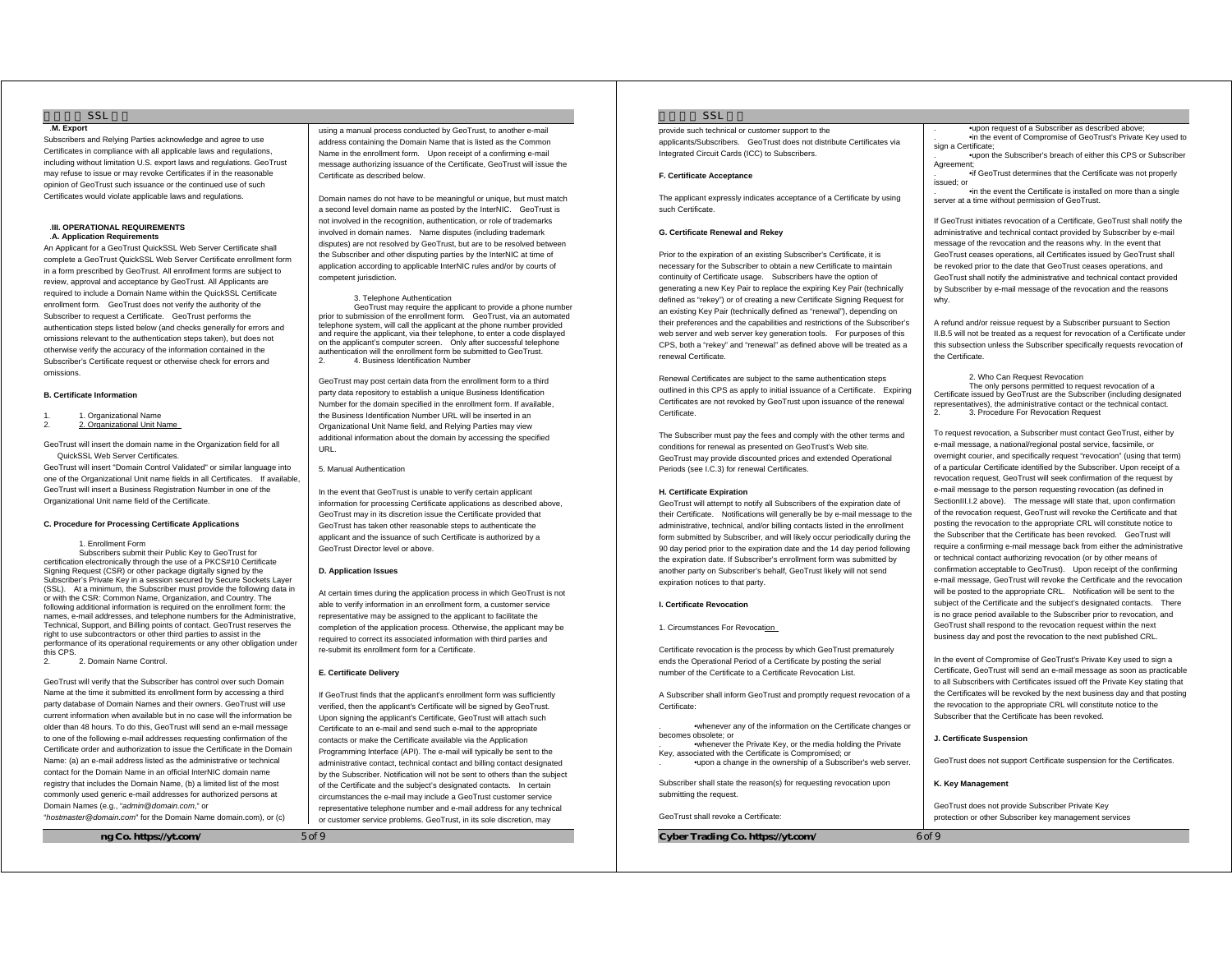### $SSI$

in connection with its Certificates.

### **L. Subscriber Key Pair Generation**

GeoTrust does not provide Subscriber Key Pair generation or Subscriber Private Key protection for the Certificates.

### **M. Records Archival**

GeoTrust shall maintain and archive records relating to the issuance of the Certificates for three

.(3) years following the issuance of the applicable Certificate. .**N. CA Termination** 

In the event that it is necessary for GeoTrust or its CAs to cease operation, GeoTrust makes a commercially reasonable effort to notify Subscribers, Relying Parties, and other affected entities of such termination in advance of the CA termination. Where CA termination is required, GeoTrust will develop a termination plan to minimize disruption to Subscribers and Relying Parties. Such termination plans may address the following, as applicable:

. •Provision of notice to parties affected by the termination, such as Subscribers and Relying Parties, informing them of the status of the  $C.A$ 

. •Handling the cost of such notice,

. •The revocation of the Certificate issued to the CA by **GeoTrust** 

. •The preservation of the CA's archives and records for the time periods required in this CPS, . •The continuation of Subscriber and customer support

services, . •The continuation of revocation services, such as the issuance of CRLs,

. •The revocation of unexpired unrevoked Certificates of Subscribers and subordinate CAs, if necessary, . •The payment of compensation (if necessary) to Subscribers

whose unexpired unrevoked Certificates are revoked under the termination plan or provision, or alternatively, the issuance of replacement Certificates by a successor CA . •Disposition of the CA's Private Key and the hardware tokens

containing such Private Key, . •Provisions needed for the transition of the CA's services to a

successor CA, and . •The identity of the custodian of GeoTrust's CA and RA

archival records. Unless a different custodian is indicated through notice to Subscribers and Relying Parties, the Registered Agent for GeoTrust, Inc., a Delaware corporation, shall be the custodian.

#### .**IV. PHYSICAL SECURITY CONTROLS** .**A. Site Location and Construction**

GeoTrust's CA operations are conducted within GeoTrust's facilities in Billerica, Massachusetts and Suwanee, Georgia that meet WebTrust for CAs audit requirements. All GeoTrust CA operations are conducted within a physically protected environment designed to deter, prevent, and detect covert or overt penetration.

GeoTrust's CAs are physically located in a highly secure facility that includes the following:

. • Electronic control access systems

Alarmed doors and video monitoring Security logging and audits

Proximity card access for specially approved

employees with defined levels of management approval required

**B. Physical Access Controls** 

**ng Co. https://yt.com/** 7 of 9

Access to the GeoTrust CA facility requires the two authentication factors of "be and have" incorporating biometrics, keys, and proximity cards. Access to the facility requires a minimum of two authorized GeoTrust employees and is checked at three independent physical locations.

# **C. Power and Air Conditioning**

GeoTrust's CA facility is equipped with primary and backup:

. •Power systems to ensure continuous, uninterrupted access to electric power and . •Heating/ventilation/air conditioning systems to control temperature and relative humidity.

### **D. Water Exposures**

The GeoTrust CA facility is located above ground on a raised floor and is not susceptible to flooding or other forms of water damage. GeoTrust has take reasonable precautions to minimize the impact of water exposure to GeoTrust systems.

### **E. Fire Prevention and Protection**

The fire detection system in GeoTrust CA facility tests air health and looks for certain signatures of possible fire conditions in the air. In addition, the GeoTrust CA facility has a pre-action water suppression system. When temperatures above 300 degrees are detected, the effected sprinkler head will release water on the area where the temperature rise is detected.

# **F. Media Storage**

All media containing production software and data, audit, archive, or backup information is stored within multiple GeoTrust facilities in TL-30 rated safes with appropriate physical and logical access controls designed to limit access to authorized personnel and protect such media from accidental damage.

### **G. Waste Disposal**

Sensitive documents and materials are shredded before disposal. Media used to collect or transmit sensitive information are rendered unreadable before disposal. Cryptographic devices are physically destroyed or zeroized in accordance the manufacturers' guidance prior to disposal. Other waste is disposed of in accordance with GeoTrust's normal waste disposal requirements.

### **H. Off-Site Backup**

GeoTrust performs routine backups of critical system data, audit log data, and other sensitive information. Critical CA facility backup media are stored in a physically secure manner at an off-site facility.

**V. TECHNICAL SECURITY CONTROLS** 

### **A. CA Key Pair**

CA Key Pair generation is performed by multiple trained and trusted individuals using secure systems and processes that provide for the security and required cryptographic strength for the keys that are generated. All CA Key Pairs are generated in pre-planned key generation ceremonies in accordance with the requirements of

### $S<sub>S</sub>$

GeoTrust security and audit requirements guidelines. The activities performed in each key generation ceremony are recorded, dated and signed by all individuals involved. These records are kept for audit and tracking purposes for a length of time deemed appropriate by GeoTrust management.

Certificates are issued off the Equifax Secure Certificate Authority CA, the Equifax Secure eBusiness CA-1, and the Equifax Secure Global eBusiness CA-1 (the "CA Certificate(s)").

The cryptographic modules used for key generation and storage meet the requirements of FIPS 140-2 level 3. The Root Keys for each CA Certificate were generated and are stored in hardware and are backed up but not escrowed. The Root Keys are maintained under m out of n multiperson control.

The Root Keys for each of the CA Certificates may be used for Certificate signing, CRL signing, and off-line CRL signing.

GeoTrust makes the CA Certificates available to Subscribers and Relying Parties through their inclusion in Microsoft and Netscape web browser software. For specific applications, GeoTrust's Public Keys are provided by the application vendors through the applications' root stores.

GeoTrust generally provides the full certificate chain (including the issuing CA Certificate and any CA Certificates in the chain) to the Subscriber upon Certificate issuance. GeoTrust CA Certificates may also be downloaded from the GeoTrust Resource Web site at http://www.geotrust.com/resources.

There are no restrictions on the purposes for which the CA Key Pair may be used. The usage period or active lifetime for the Equifax Secure Certificate Authority CA Public and Private Keys is through August 22, 2018, and are generally available in the Root Key Store of the applicable browser or application software. The usage period or active lifetime for the Equifax Secure Certificate eBusiness CA-1 and Equifax Secure Certificate Global eBusiness CA-1 Public and Private Keys is through June 21, 2020, and are generally available in the Root Key Store of the applicable browser or application software.

GeoTrust CA Key Pairs are maintained in a trusted and highly secured environment with backup and key recovery procedures. In the event of the Compromise of one or more of the GeoTrust Root Key(s) (including the CA Certificates), GeoTrust shall promptly notify all Subscribers via e-mail and notify Relying Parties and others via the CRL and additional notice posted at www.geotrust.com, and shall revoke all Certificates issued with such GeoTrust Root Key(s).

When GeoTrust CA Key Pairs reach the end of their validity period, such CA Key Pairs will be archived for a period of at least 5 years. Archived CA Key Pairs will be securely stored using offline media. Procedural controls will prevent archived CA Key Pairs from being returned to production use. Upon the end of the archive period, archived CA Private Keys will be securely destroyed.

GeoTrust CA Key Pairs are retired from service at the end of their respective maximum lifetimes as defined above, and so there is no key changeover. Certificates may be renewed as long as the cumulative certified lifetime of the Certificate Key Pair does not exceed the maximum CA Key Pair lifetime. New CA Key Pairs will be generated as necessary, for example to replace CA Key Pairs that are being retired,

Cyber Trading Co. https://yt.com/ 8 of 9

to supplement existing, active Key Pairs and to support new services in accordance with this CPS.

### **B. Subscriber Key Pairs**

GeoTrust recommends that Subscribers select the highest encryption strength option (e.g., 1024bit) when generating their certificate requests. All GeoTrust certificates will accommodate the use of domestic and international 128-, 56-, and 40-bit strength browsers and web servers.

Generation of Subscriber Key Pairs is generally performed by the Subscriber, and may be generated in either hardware or software. For server Certificates, the Subscriber typically uses the key generation utility provided with the web server software. GeoTrust does not require any particular standard for the module used to generate the keys. Key pairs generated by the Subscriber for Certificates may be used for server authentication. There are no purposes for which GeoTrust restricts the use of the Subscriber key.

For X.509 Version 3 Certificates, GeoTrust generally populates the KeyUsage extension of Certificates in accordance with RFC 2459: Internet X.509 Public Key Infrastructure Certificate and CRL Profile, January 1999.

### **C. Business Continuity Management Controls**

GeoTrust has business continuity plans (BCP) to maintain or restore the GeoTrust CAs business operations in a reasonably timely manner following interruption to or failure of critical business processes. The BCP define the following time periods for acceptable system outage and recovery time:

- 1. 1. Vet a Subscriber 1 week
- 2. Issue a Certificate 2 weeks 3. 3. Publish a CRL - 2 weeks
- 4. 4. Audit Vetting Procedures 2 months

Backup copies of essential business and CA information are made routinely. In general, back-ups are performed daily on-site, weekly to an off-site location, and monthly to GeoTrust's disaster recovery site, but may be performed less frequently in GeoTrust's discretion according to production schedule requirements. The recovery facilities are approximately 800 miles from the GeoTrust CA facility's main site.

### **D. Event Logging**

GeoTrust CA event journal data is archived both daily and monthly. Daily event journals are reviewed several times each week. Monthly event journals are reviewed monthly.

### .**VI. CERTIFICATE AND CRL PROFILE**  .**A. Certificate Profile**

GeoTrust Certificates conform to (a) ITU-T Recommendation X.509 Version 3 (1997): Information Technology - Open Systems Interconnection - The Directory: Authentication Framework, June 1997, and (b) RFC 2459: Internet X.509 Public Key Infrastructure Certificate and CRL Profile, January 1999 ("RFC 2459"). Certificate extensions and their criticality, as well as cryptographic algorithm object identifiers, are populated according to the IETF RFC 2459 standards and recommendations. The name forms for Subscribers are enforced